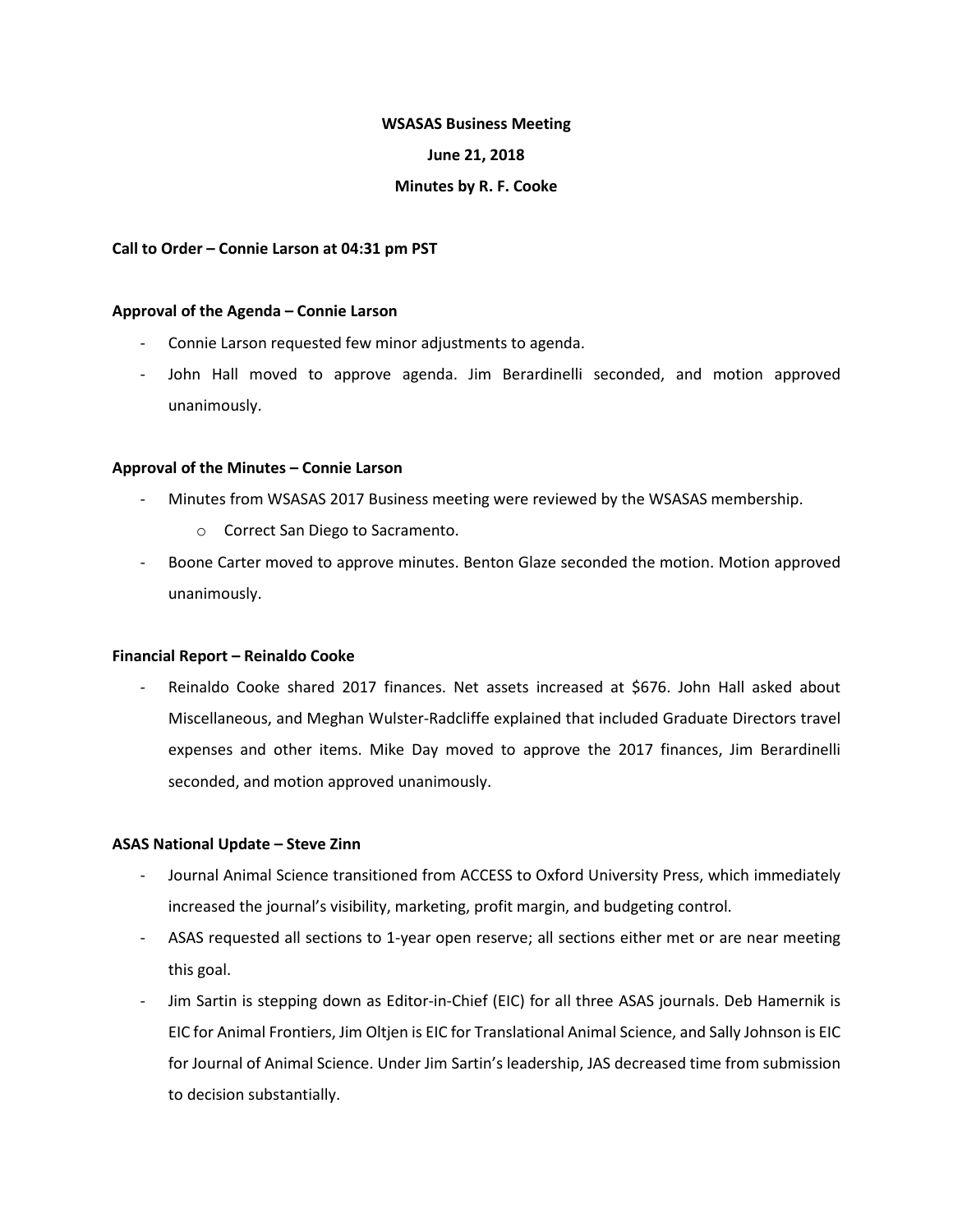- ASAS working with The Randel Group, LLC and other contacts/visits to Washington DC.
- ASAS membership committee, under Glenn Duff's leadership, maintaining steady membership levels.
- New Ag Guide being updated and ASAS working with Dept. Animal Sciences across the nation for accreditation (Margaret Benson from Washington State University leading this effort).
- New ASAS meeting software being used to address staff needs. ASAS and ADSA co-locating their 2021 annual meeting Louisville, KY.
- Glenn Duff is overall program chair for 2019 ASAS annual meeting in Austin, TX.
- 2020 ASAS meeting in Madison, WI.

# **2018 Western Section Update – Reinaldo Cooke**

Reinaldo Cooke shared registration numbers and timeline from 2018 and previous four WSASAS meetings (below).

| <b>Registrations</b>          |        |      |                |      | <b>Timeline</b>          |               |               |               |                  |
|-------------------------------|--------|------|----------------|------|--------------------------|---------------|---------------|---------------|------------------|
| Item                          | 2018   | 2017 | 2016           | 2015 | <b>Item</b>              | 2018          | 2017          | 2015          | 2014             |
| <b>Beef Symposium</b>         | 78 (8) | 110  | $\overline{a}$ | 83   | House/Reg Open           | <b>Nov 11</b> | <b>Oct 25</b> | Jan 16        | Jan 12           |
|                               |        |      |                |      | <b>Submission Open</b>   | Feb 9         | <b>Jan 30</b> | Jan 16        | Nov <sub>1</sub> |
| <b>Total WSASAS</b>           | 142    | 173  | $145*$         | 211  | <b>Submission Closed</b> | <b>Mar 15</b> | Mar $16*$     | <b>Mar 11</b> | Mar $5*$         |
| <b>Professionals</b>          | 88     |      |                |      | <b>Program Released</b>  | May 22        | <b>May 26</b> | June 2        | May 23           |
| <b>Graduate Students</b>      | 41     |      |                |      | <b>Meeting Started</b>   | June 19       | June 20       | June 23       | June 25          |
| <b>Undergraduate Students</b> | 13     |      |                | ĀГм  |                          |               |               |               | Āм               |

### **2019 WSASAS Meeting – Benton Glaze**

- Hosted in Boise, ID at the Riverside.
- 2019 WSASAS meeting will include a Beef Symposium and perhaps a Genetic Symposium.
- Meeting dates are June 11 to 13, one week earlier than usual for WSASAS meetings.

## **A&C Committee – Benton Glaze**

The A&C Committee discussed about including a General Poster session, which will require abstract submission only. A survey will be sent to the WSASAS membership regarding this topic.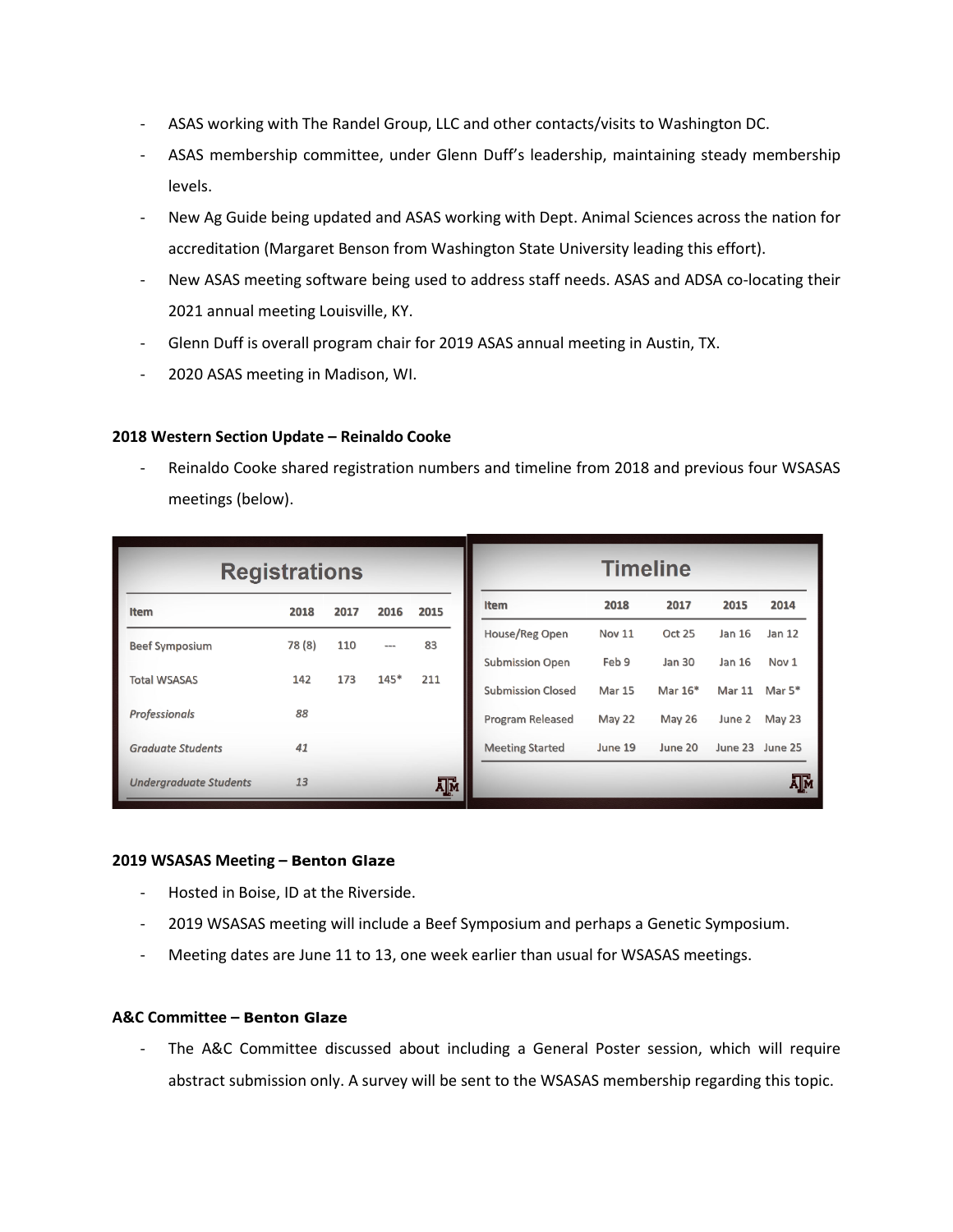- Jack Whittier had comments about proceedings paper being printed. Connie Larson indicated that decision for online publication (including WSASAS program) was made in conjunction with the WSASAS membership in 2017. Additional discussion was held regarding meeting app and schedule.

### **AQ Report – Matt Kennedy**

- No report

### **Awards Committee – Shanna Ivey**

- The committee received multiple nominations for each award category. The members of the committee were:
	- o S. Ivey New Mexico State University (2017-18) Chair
	- o C. Loest New Mexico State University (2015 18)
	- o S. Archibeque Colorado State University (2015-18)
	- o M. Hubbert New Mexico State University (2016-19)
	- o D. Tolleson Texas Agrilife, Sonora TX (2016-19)
	- o J. Gifford New Mexico State University (2017-20)
	- o J. Whittier University of Nebraska-Lincoln (2017-20)
- The committee utilized the online evaluation system. All members declared conflicts of interest prior to review of nomination materials and only evaluated award categories where no conflict of interest existed. Dr. Ivey was recused from the role of chair of the committee due to multiple conflicts of interest with award nominees in all categories. Results of nominee review by committee members were reported to ASAS and results were tallied. Nominees and nominators were notified of the results. The award winners were: **Extension** - Dr. H. A. Bart Lardner, University of Saskatchewan; **Distinguished Teaching** - Dr. Clint Löest, New Mexico State University; **Young Scientist** - Dr. Dustin Yates, University of Nebraska; **Distinguished Service** - Dr. James Berardinelli, Montana State University.

### **Necrology Report – Shanna Ivey**

- Drs. Allen Torrell, Arnold Nelson, Steve Ford, Lynne James, and Dean Hawkins passed away this past year. Members of WSASAS present at the business meeting were asked for any other names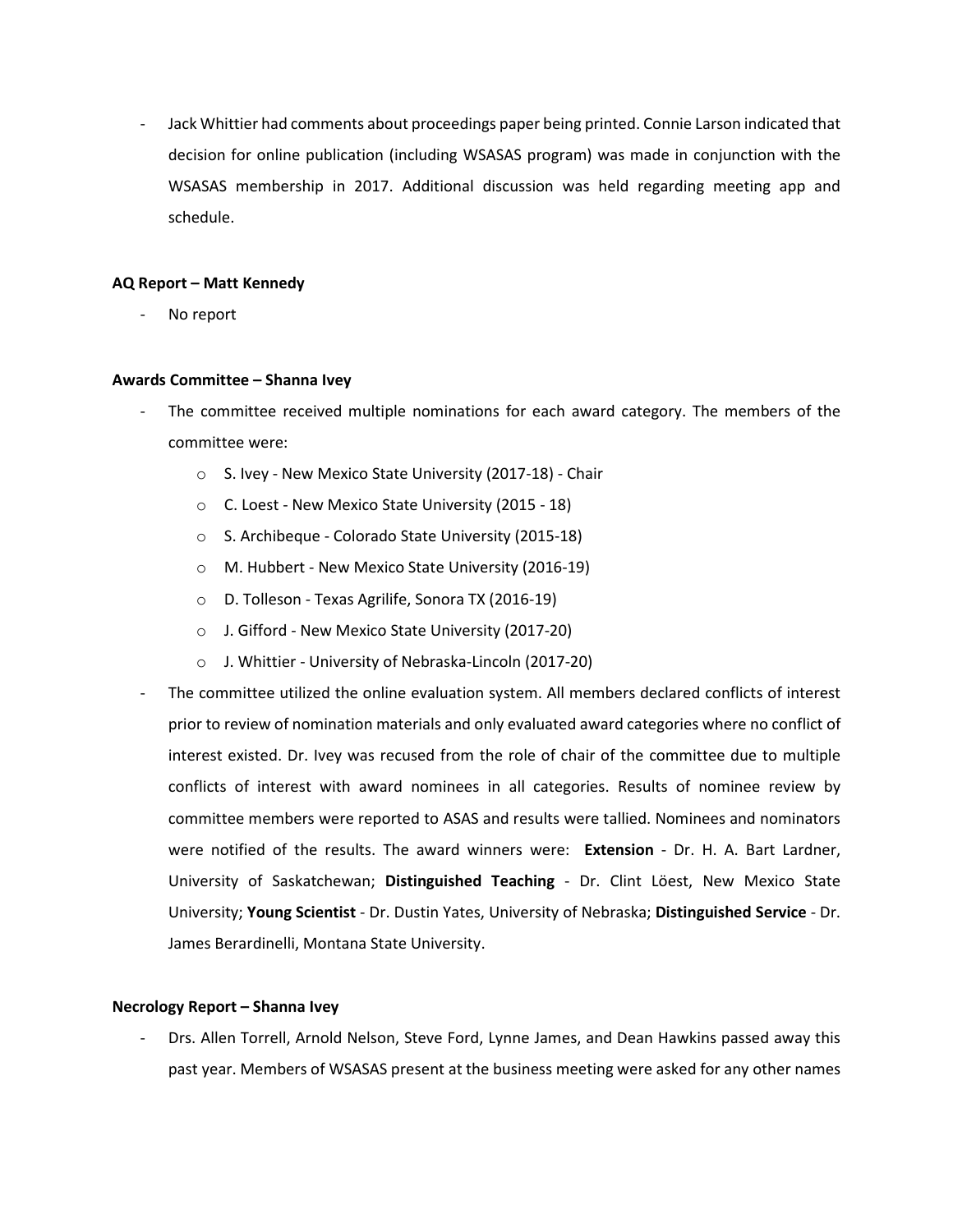to be added to the list. Benton Glaze informed that Dr. Ed Duren also passed away this past year. A moment of silence was held for our departed colleagues

### **Nominating Committee Report – Shanna Ivey**

- Nominations were sought for Advising and Coordinating Chair and Graduate Student Director. Dr. Kasey Deatley, Chico State University and Dr. Darin Boss, Montana State were nominated. Dr. Deatley was elected as the Advising and Coordinating Chair. One graduate director was needed to replace outgoing director, Stacia Prosser. Kacie McCarthy, North Dakota State University and Sarah Klopatek, University of Calfornia - Davis were nominated. Kacie McCarthy was elected as the new WSASAS Graduate Director.

### **Graduate Director Report – Katherine Smith and Stacia Prosser**

- Stacia Prosser provided a quick report on the student mixed, with good turnout including faculty and students. Appreciation was extended to Connie Larson and Jason Russell for providing games for entertainment.
- Student Symposium luncheon was well-attended and received, including presentations by Jason Russel, Travis Mulliniks, and Zach McFarlane.
- Katherine Smith provided details about the 3-min video competition, and how it helps preparing students to communicate with general/lay audience. In 2018, the competition had 9 participants and top 3 will be announced during the Awards Banquet.

### **Young Scholar Report – Rodrigo Marques**

- A total of 5 students were nominated, being 3 Ph.D. and 2 M.Sc. students. Suggestions to increase nominations are warranted
- Chris Schauer requested more time to review applications packet. In 2018, time available to review was short due to several conflicts of interest within the original committee and subsequent need for replacements.

### **Grad Student Competition – Adam Summers**

Members present: A. Summers, T. Whitney, T. Mulliniks, D. Yates, J. Kincheloe, and M. Beckman. M. Ellison was not present but submitted scores for the written portion of the competition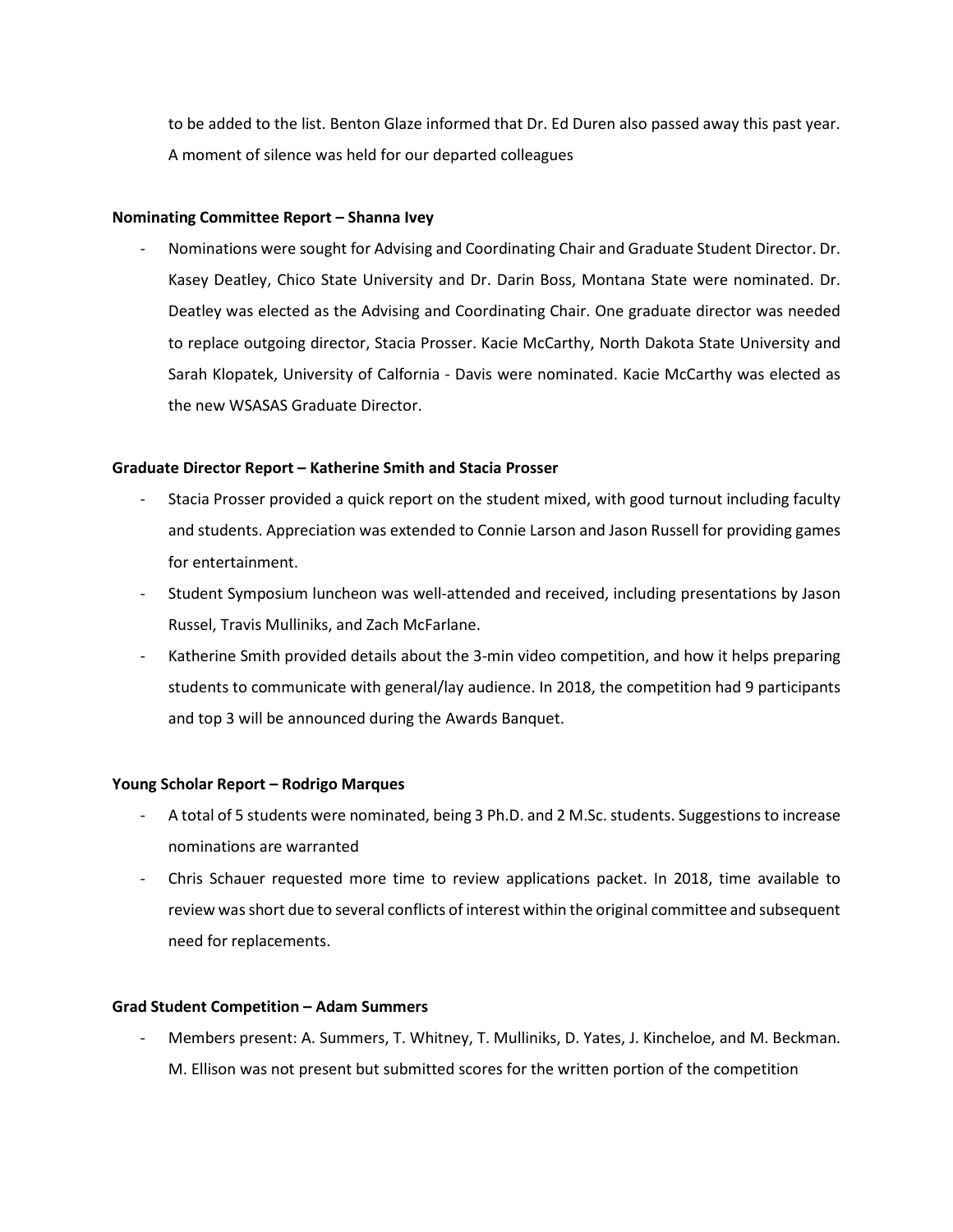- Twelve graduate students presented in the Graduate Competition held at the Western Section ASAS meeting in Bend, Oregon. Institutions represented included UC Davis (1 student), Oregon State University (2), University of Wyoming (1), Montana State University (1), New Mexico State University (3), and the University of Nebraska- Lincoln (4). Scores were based on a combination of written proceedings (50 points possible) and oral presentation (50 points possible) averaged across judges. The top five placings were 1) Caitlin Caderat (University of Nebraska, 87.43 points), 2) Kathryn Smith (New Mexico State University, 86.79 points), 3) Robert Posont (University of Nebraska, 85.93 points), 4) Emily Ferranti (New Mexico State University, 85.45 points) and 5) Bahaa Aloqaily (New Mexico State University, 83.73 points)
- There were 3 institutions that qualified for the institutional award; which requires at least 2 presenters from an institution: University of Nebraska-Lincoln, Oregon State University, and New Mexico State University. The top two scores from an institution were used to determine the Institutional Award. The University of Nebraska was the top scoring institution with 173.37 points
- Members of the Graduate Competition Committee would suggest the following changes be made regarding the Competition. Changes have been highlighted on the attached score sheet
	- $\circ$  A PDF version of the submitted document be submitted to the Graduate Competition Chair
	- $\circ$  Specific character count, citation numbers and table/figure numbers be adopted
	- $\circ$  Increase the value of the oral presentation by making it worth 60 points and the written paper 40 points.
	- $\circ$  Update the format section of the score sheet to represent the submission should follow TAS formatting.

# **Undergraduate Competition Report – Tom Murphy**

- A total of 8 undergraduates submitted abstracts for the poster session. Institutions represented included: University of Nebraska-Lincoln, New Mexico State University, University of Wyoming, Kansas State University, and Oregon State University. A total of 8 judges evaluated posters. Placing of the poster session were:
	- o 1st Place: Sierra Pillmore, New Mexico State University
	- o 2nd Place: J. M. Paine, Kansas State University
	- o 3rd Place: A. N. Brewster, Oregon State University